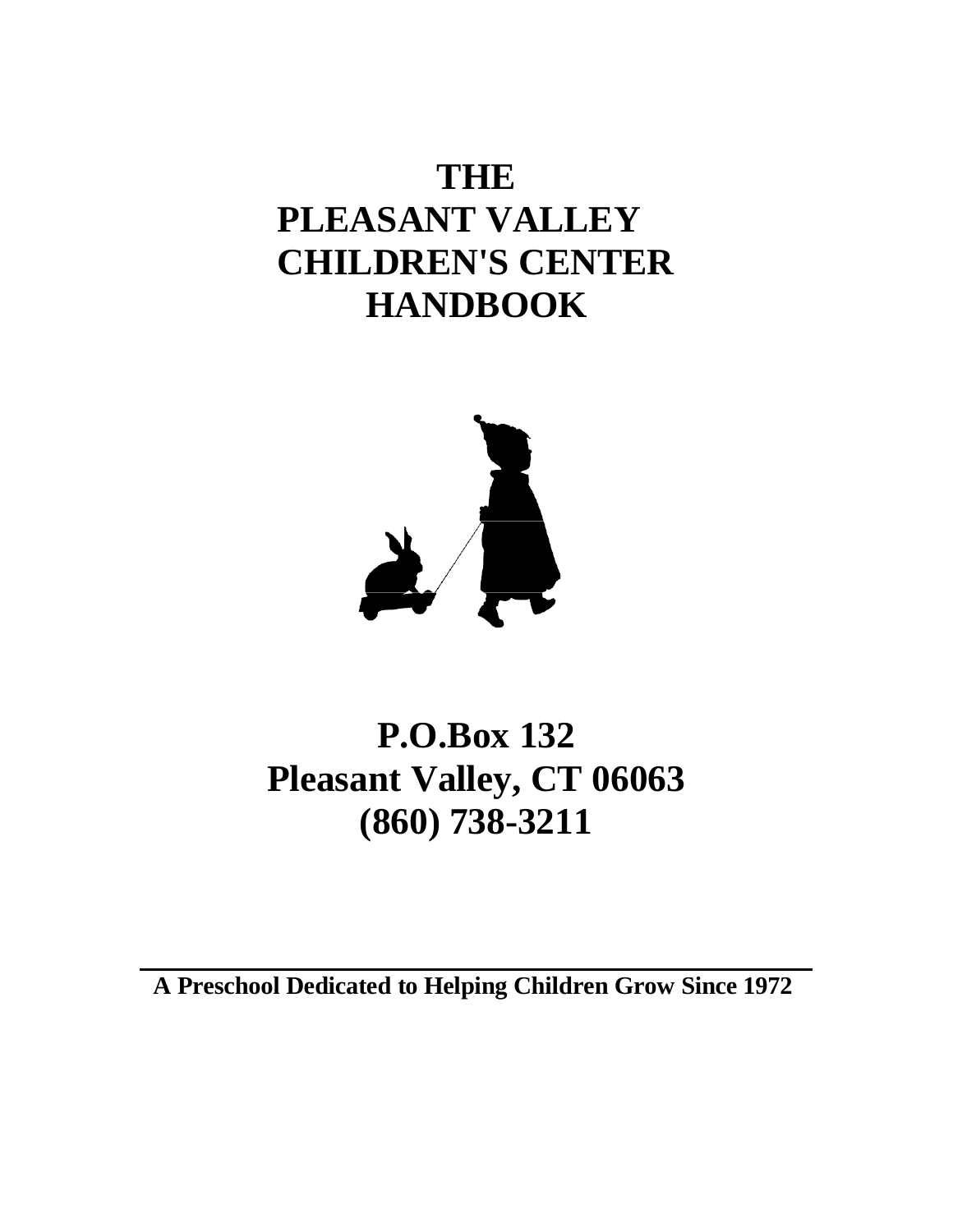## **Who We Are:**

The Pleasant Valley Children's Center (PVCC) is a Preschool licensed by the State of Connecticut Office of Early Childhood. This Center is a warm, familiar place for young children to grow, play, wonder and learn. It is a preschool where 2, 3 and 4 yearolds feel safe taking risks and reaching out to make friends. For many of them, these will be their first friends outside their families. This is a preschool where teachers and other adults respect each child's individual limits, fears, gifts and abilities. Children learn and develop at their own pace, encouraged by their teachers, classmates and the enrichment of the structured activities that are part of our everyday routine.

## **Origins:**

PVCC was established in September 1972 as a parent cooperative preschool when several women from surrounding communities envisioned a need for a nurturing environment to serve our children. Then, as now, we are professionally staffed, non-profit and nondenominational. The parents of the center are considered members who own and operate the school and are encouraged to participate in various volunteer capacities including serving on its Board of Directors. Board meetings are held monthly and all are welcome. Minutes of these Board meetings are distributed to all PVCC families.

## **Philosophy & Environment:**

PVCC is dedicated to nurturing "The Whole Child" by supporting their language, social, emotional and physical development. Our curriculum emphasizes social skills, creativity and positive self-esteem through a variety of loosely structured play and teacher-directed activities such as Circle Time, Music & Movement and Science & Nature. Our teachers have a clear understanding of childhood development and can guide children and counsel parents accordingly.

We are small by design, allowing us to maintain a child-to-teacher ratio of never more than 8 to 1, 4 to 1 for the younger children. This means children receive lots of individual attention and everyone can get to know each other well. The center has several adjoining rooms which we have broken up into smaller cozy spaces to create a variety of play areas, a play kitchen, a block corner, art table, reading area, water or bead table and a table for using small manipulatives.

We have a variety of small classroom pets throughout the year such as: goldfish, butterflies, a rabbit and visiting frogs and salamanders. The center also has a kitchen that teachers and parents use for preparing snacks, special baking projects or making such things as play dough. Cooking with the children is an important part of our curriculum.

This arrangement creates a safe, relaxed and enriching environment that is "Family Friendly." In practical terms, this means many small things. We are flexible. For instance, we do not require children to be toilet trained before entering preschool. Experience shows that children achieve developmental milestones with gentle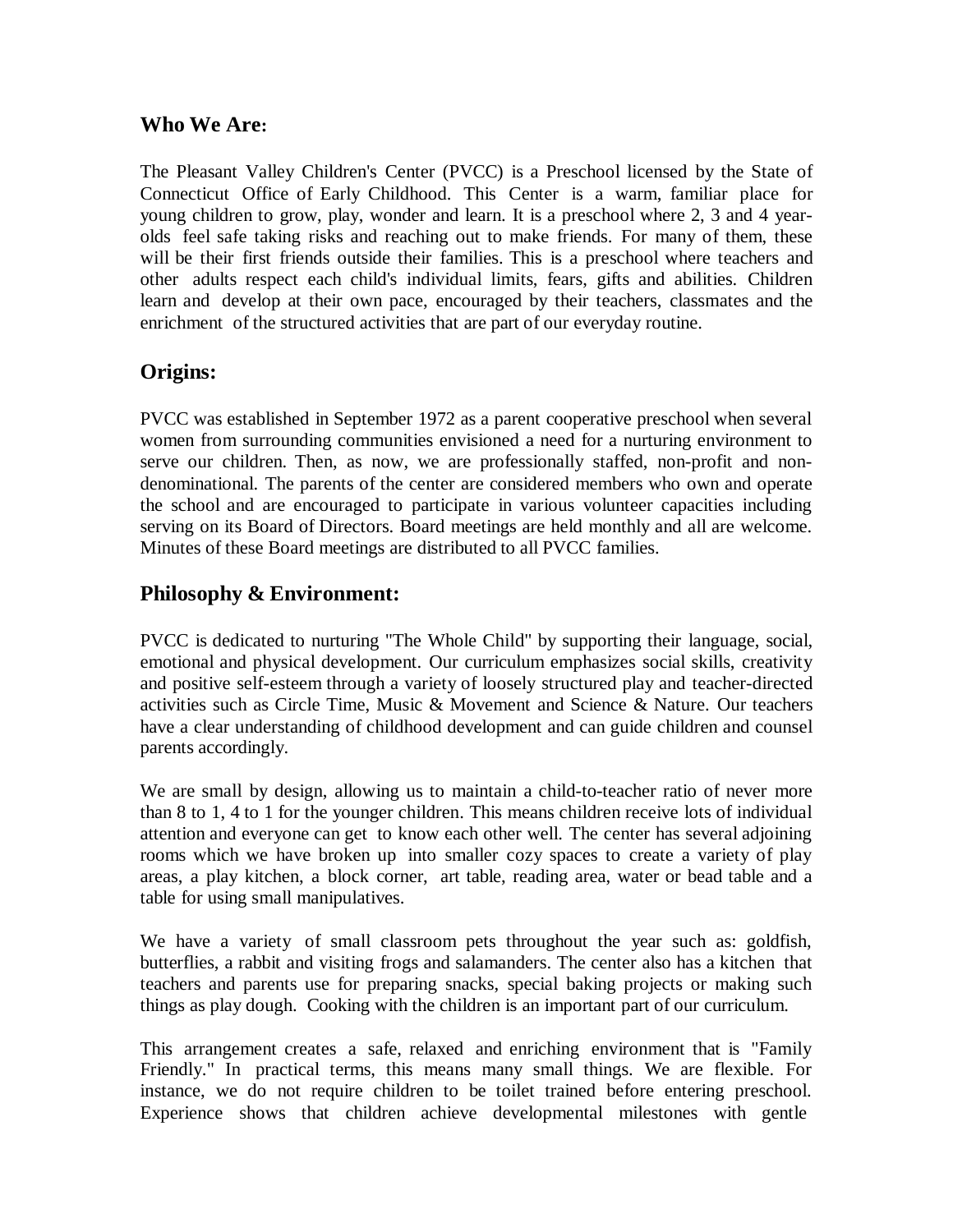encouragement in a relaxed and supportive environment focusing on success rather than failure.

Moving outside, PVCC has a fenced-in playground with a large sandbox area, climbing equipment and ample room to run around and play with outdoor toys.

Daily activities are often connected to the community and the simple activities of daily life such as, visiting the post office, fire department, local hospital or town hall. We take several field trips beyond the local area during the school year to an apple orchard, pumpkin patch or other places of interest. Parents will be asked to volunteer to drive for some of these trips. Parents who have a special field of interest or whose workplace would make a good field trip destination are invited to suggest these to the teacher.

The seasons and the changes they bring are also reflected in our activities, such as, using colored fall leaves or flowers in the spring for crafts. These activities help small children understand the changes going on around them and the ways in which things fits together. Children may use their "Free-Play" time for this kind of special activity that teachers have arranged for the day or may simply play with the other children and toys of their choice.

#### **Programs:**

For the 2017-18 school year PVCC will offer three programs

The **Monday Wednesday Friday** group is a mixed age group of three and four year olds and meets from 9:00am-12:00noon. This group has a maximum size of 16 children with two teachers. There is also an extended day option where children stay until 1:55pm on Friday afternoons only.

The **Tuesday Thursday** morning group is a mixed age group for 2 and 3 year olds and meets from 9:30am-11:30 am. This group has a maximum size of eight children with two teachers.

The T**uesday Thursday** afternoon class is a mixed age group for 3 and 4 year olds and meets from 12:30pm- 3:00pm. This group has a maximum size of 16 children with two teachers.

Children may be enrolled in both the MWF morning class and the TuTh afternoon group.

## **Schedule:**

The preschool class will meet Monday, Wednesday and Friday mornings from 9-12. To

be enrolled in a class a child must be three by December  $31<sup>st</sup>$  of the year. Our younger class will meet on Tuesday and Thursday mornings from 9:30-11:30. To enroll a child must be two by December  $31^{st}$ . The classes begins with full days after Labor Day. Thereafter, we will follow the Regional School District 7 calendar with our last day in mid-June.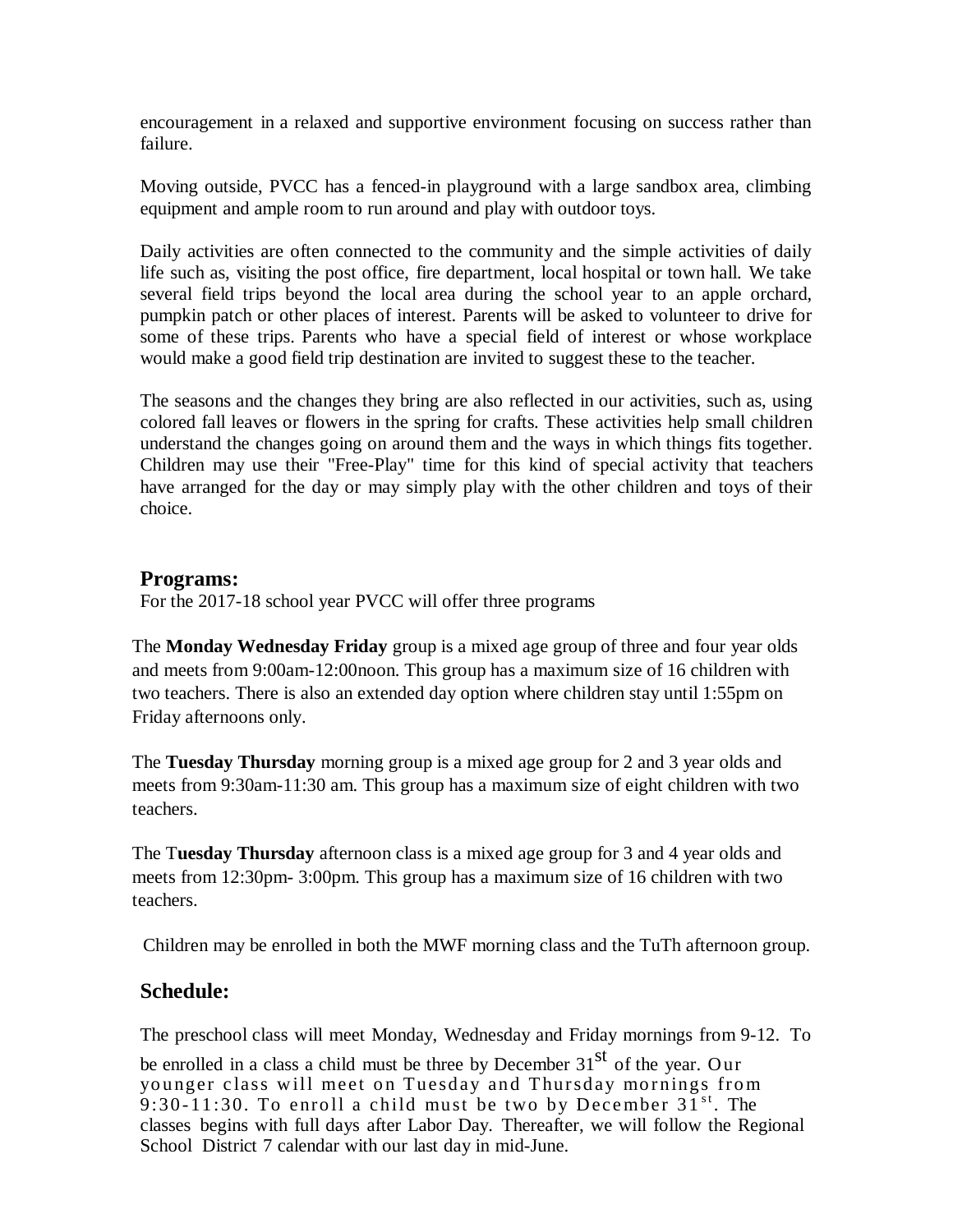Parents should feel free to stay awhile if their child is going through separation anxiety or is very upset. Parents should also be aware that even the children who seem miserable as their parents say good-bye, quickly recuperate. Parents need not feel guilty making a quick exit when their child does not want to say good-bye. The teachers are adept at handling these situations. Parents are welcome to telephone during the morning to check on their children.

### **About Our Teachers:**

Molly Sexton-Read, M.S. Ed. ,(Head Teacher) has been teaching at PVCC since 1993. She is also an adjunct professor at Northwestern Community College. She lives in Barkhamsted with her husband Tom.

Amanda Carrozzo joined the teaching staff at PVCC in the winter of 2013. She is a PVCC alumni parent, having sent all of her children to PVCC and served as Treasurer for several years. She lives in New Hartford with her husband and family.

Ashley Incillo joined the teaching staff in September 2016. She is a present PVCC parent and assists in the afternoon class. She lives in Winsted with her husband and son.

# **Drop Off and Pick Up:**

School begins at 9:00am, 9:30 am or 12:30pm. Please be sure to sign your child **IN**. We like everyone to begin school together. We realize, however, that there are always those last minute emergencies (someone can't find their favorite hat or the younger sibling needs a diaper change etc.) we have all been through it.

Pick up time is 12:00pm , 11:30pm or 3:00pm. Parents should collect their children's belongings (artwork, cubby stuff, clothes, etc.) sign your child **OUT** and wait at the playground gate or inside the school entrance during bad weather until their child is ready.

We are emphatic about releasing children to their parents ONLY, unless other prior and specific arrangements have been made. Parents must give teachers direct notification if their child is to be picked up by someone else. This enables our staff to ensure that children are dismissed only to authorized people. Obviously, we are firm in this policy for the safety of our children. If you are going to be late in picking up your child, for whatever reason, please call the center to tell the teacher. Your child and his/her teacher can then wait without worry.

## **Disciplinary Measures:**

Disciplinary measures for typical early childhood behavior problems include discussion of the classroom rules, other ways of letting your wants and feelings known, the feelings of others and possibly the removal of the child from the group activity for a designated period to a specified, supervised location within the classroom. The PVCC disciplinary measures prohibit abusive, humiliating or frightening punishment and physical restraint, unless such restraint is absolutely necessary to protect the health and safety of the child or other people.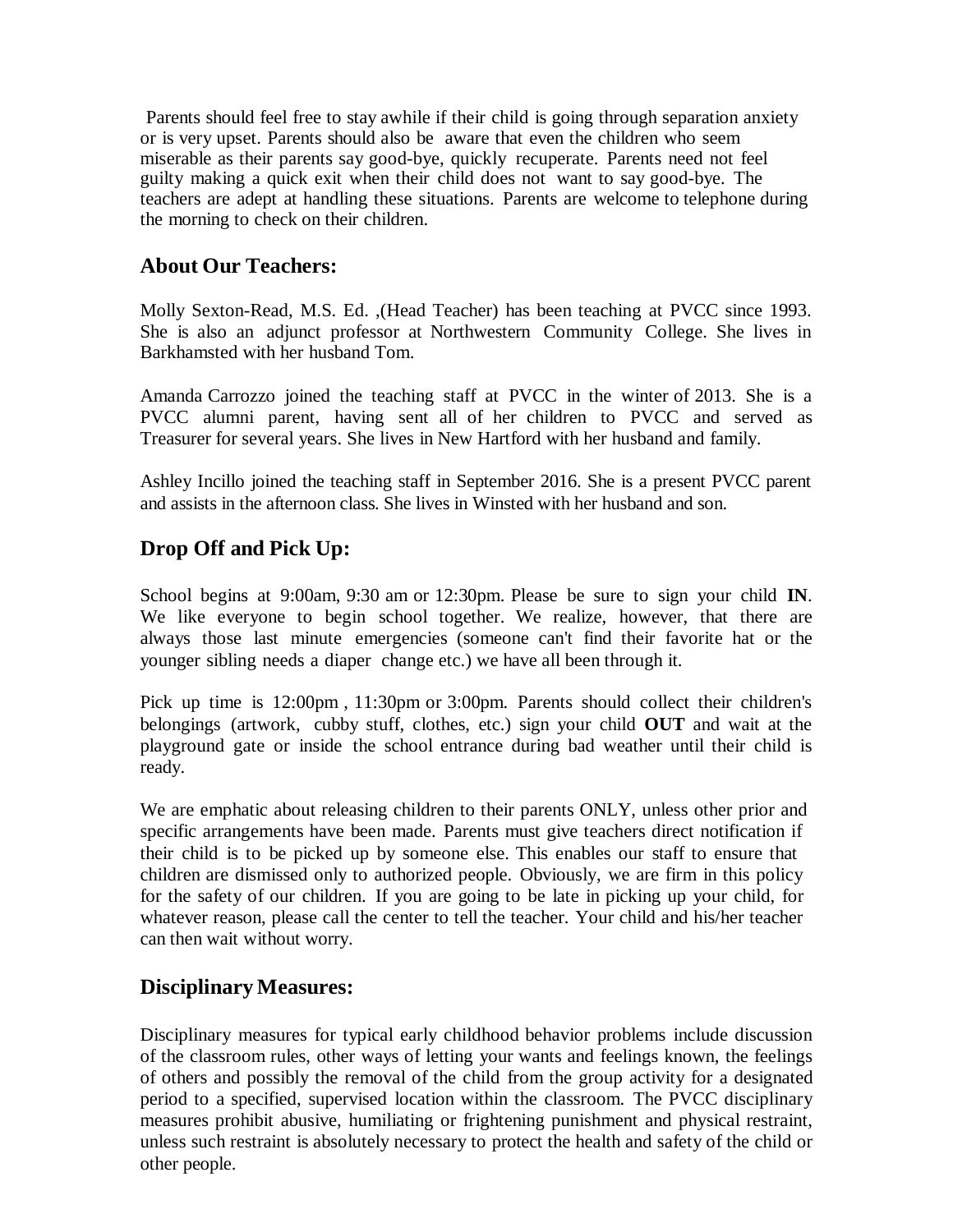#### **School calendar & Bad weather:**

PVCC follows the Regional School District 7 calendar for holidays, vacations, closings, etc. During bad weather when the school may possibly be closed or late opening you should be tuned in to 1060AM, 1080AM or 610AM(WSNG) or channel 3/WFSB TV for these reports. The schedule is as follows:

| NWR 7           | <b>PVCC</b> |
|-----------------|-------------|
| Delayed opening | Open at 10  |
| Closed          | Closed      |

#### **School Attire:**

Play clothes are a must. We want children to feel at ease participating in all activities PVCC has to offer, including the messy ones (which we all know are the most fun). We do use smocks for painting and similar activities. We ask that children are dressed appropriately for the weather. The children play outside on our playground daily, weather permitting. Therefore, during the winter months, children need hats, mittens/gloves, boots, snowpants/snowsuits and warm coats. Please mark all outdoor clothing with your child's name.

### **Parent Involvement:**

Parents are always welcome in the classroom. Teachers encourage parents who are interested and willing to share a special talent or hobby with the class. Parents are needed as drivers and chaperones on class field trips. We believe the interests of the children are best served by an open and collaborative relationship between parents and teachers.

## **Health Policy:**

A medical form from the State Department of Public Health must be filled out and signed by a child's physician before school starts. This Health form will reflect an annual physical and up to date immunizations. In addition each child is required to receive a flu

vaccine during each year enrolled at PVCC before Dec. 31. Returning students may use the previous year's form as long as a child has been examined within the last 12 months. Prior to your child having his/her check-up, please pick up a new health form from the teacher or registrar.

We ask parents to inform us of a contagious disease that a child or any family member has contracted upon diagnosis, such as:

**Chicken Pox** – The child should stay home for at least six days, until the rash has begun to subside and the child is feeling well enough to attend.

**Hepatitis A** – The child should stay home until all those who should be protected have received gamma globulin shots.

**Impetigo** – The child should stay home until treatment starts.

**Infectious Conjunctivitis –** (Pink Eye) The child should stay home until the day after treatment begins.

**Infectious Diarrhea –** The child should stay home until diarrhea stays in the diaper or the child can get to the toilet and is feeling well enough to participate.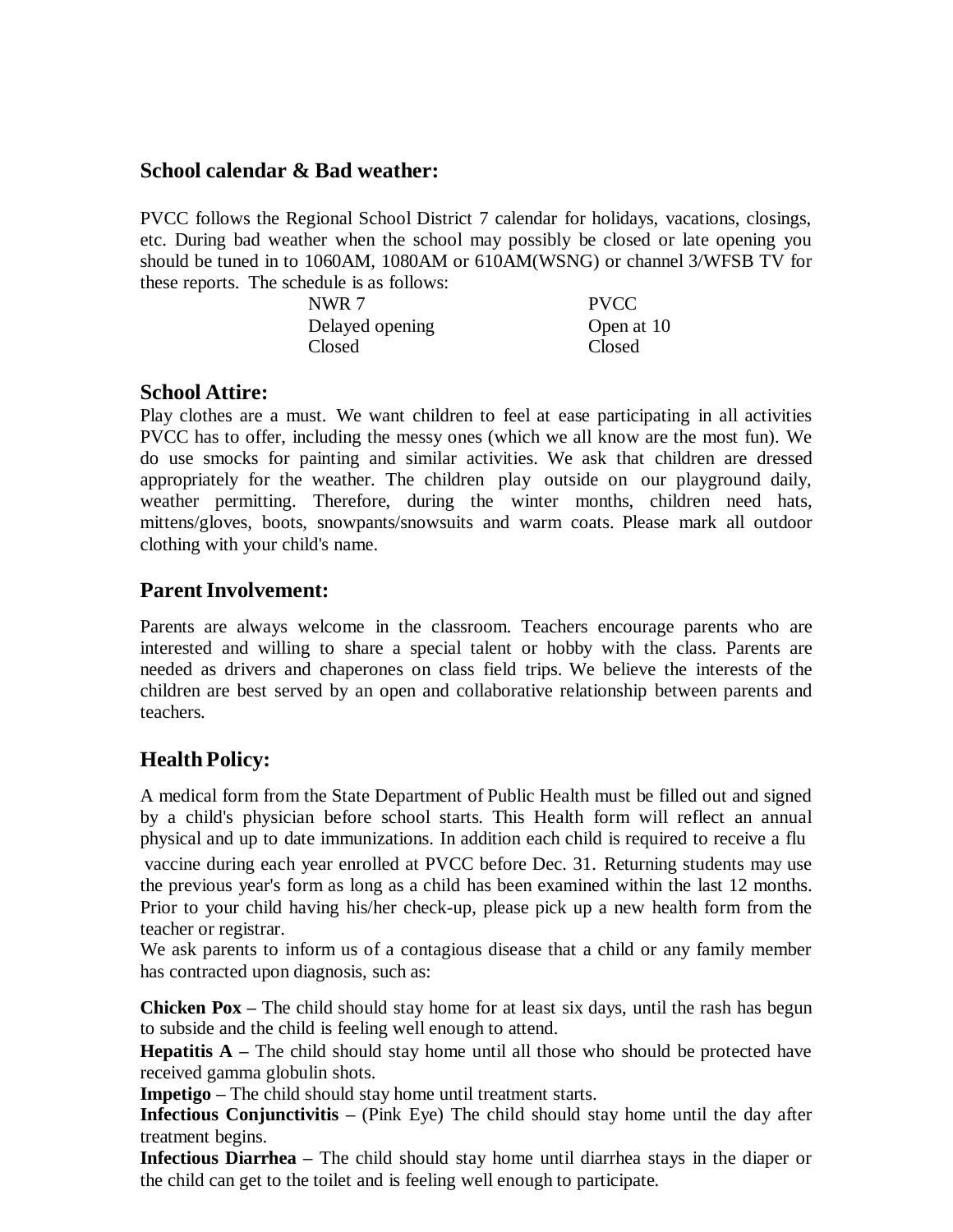**Lice –** The child should stay home until the day after treatment starts.

**Ring Worm –** The child should stay home until treated for 24 hours.

**Scabies –** The child should stay home until treatment starts.

**Strep Throat/Scarlet Fever –** The child should stay home until the day after treatment with antibiotics.

When a child has certain symptoms, he/she should stay home. The child may return when a physician has said that the child does not put other children at risk of becoming ill and the child is well enough to participate fully in the activities. These symptoms may include:

> **A fever and the child is feeling or acting ill.** The child needs to be fever free for 24 hours before returning to school.

> **Vomiting or upset stomach.** If the child vomits in the morning before school, he/she should not attend that day. **Diarrhea Too sick to fully participate.**

If a child is going to be kept home, please call the center. If children become sick at school, parents will be called to come pick them up.

Our trained staff can administer only emergency medication. A physician's written permission and administration instructions MUST accompany the medication as well as a parent's written permission to administer it in case of an emergency (e.g. bee sting, asthma attack, etc.). All medication will be stored in a locked box. If the need to administer arises, it must be documented on a State Department of Public Health form posted in our kitchen. Parents will be notified upon administration of medication. In all cases of medical emergency, staff will call 911 first, administer first aid and then contact parents.

# **PVCC Policies:**

Copies of all PVCC operating policies, including but not limited to, personnel, discipline and abuse & neglect, are available to all parents/guardians upon request.

# **School Security Policy**

The staff at PVCC will work to ensure the safety of all children at all times. This includes planning and preparing for emergencies, and following procedures described in the Emergency Plan.

In addition the staff will continuously monitor the school environment, maintaining an awareness of any person approaching the building. The front door will remain locked at all times. If a person unknown to the staff approaches the building the staff member closest to the rear entrance will meet the person outside the door, closing the door behind them. The staff member remaining in the classroom will get the phone. In the event that the situation becomes confrontational or dangerous, 911 will be called and the children will be gathered together in the front room.

Once the authorities have arrived and the situation has been resolved, parents will be notified.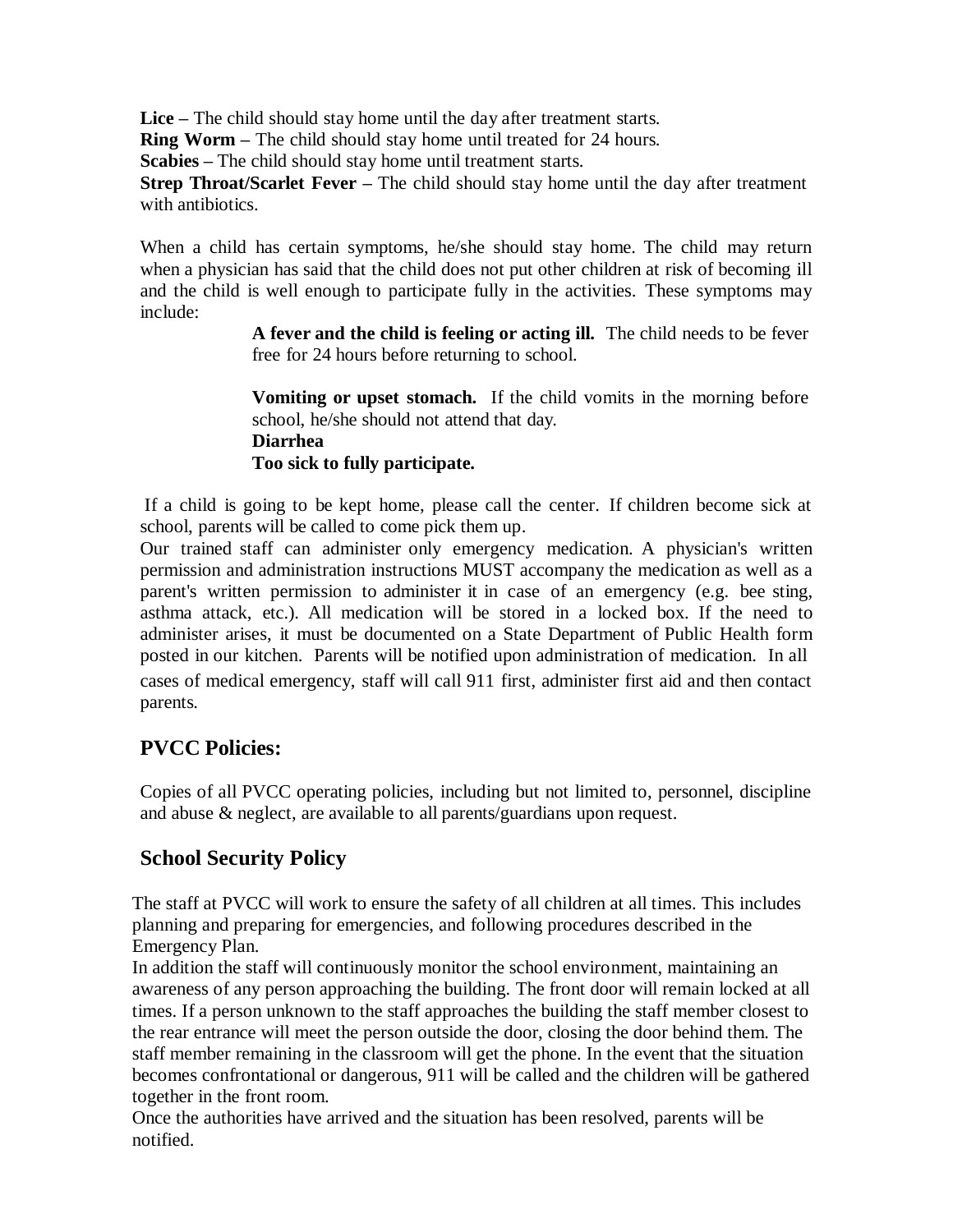## **PVCC Social Media Policy**

Employees of PVCC shall not use social media, including but not limited to Facebook, Twitter, LinkedIn, to network with families of children currently enrolled in a program at PVCC. All employees are expected to serve as positive ambassadors for our school. Because readers of social media networks may view the employee as a representative of the school, the Board requires employees to behave in a professional and ethical manner when referring to the school, students, programs, activities, employees, volunteers and communities on any social networks. Any violation of this expectation may result in disciplinary action, possibly including suspension or dismissal. It is the Board's policy that the families of children enrolled at PVCC must be thoughtful about any postings on their personal accounts which reference PVCC. While the Board recognizes that networking through these sites provides the opportunity for families to promote our programs it is imperative that the confidentiality of all students be preserved and respected. At the start of every school year, parents will have the opportunity to request that no photographs including their child(ren) be used on social media sites. The school community will be made aware of these requests and asked to honor them. Confidentiality must also be maintained in reference to any statements, behaviors or actions observed during our programs. At no time should an incident which took place at school be shared through social media without permission from the families involved. Any violation of this policy may result in sanctions issued by the Board.

#### **All student files are kept confidential.**

### **Enrollment Information & Tuition:**

There is a \$25.00 non-refundable registration fee for enrollment per child for each school year. The monthly tuition fees are: \$170 for the three day a week program, \$115 for the two mornings a week program or \$130 for the two afternoons program. We ask that payments be left in the tuition box on the first class day of each month. Payment is required no later than the  $10^{th}$  of the month, since we have a financial commitment to our staff, payments after the  $10^{th}$  should include a \$5.00 surcharge. Families with 2 or more children enrolled receive a 15 percent discount. If parents wish to withdraw their child, we ask that you give 15 days notice before the child's final day.

### **ProvisionalEnrollment/Withdrawal:**

PVCC is committed to providing a developmentally appropriate experience for all children. However, if following 1 month of attendance in a class the staff concludes that placement at the center is not appropriate for a child, the Board reserves the right to request that the child be withdrawn from the program within 15 days after the initial 1 month attendance. Every effort will be made to help the parents find a more suitable placement.